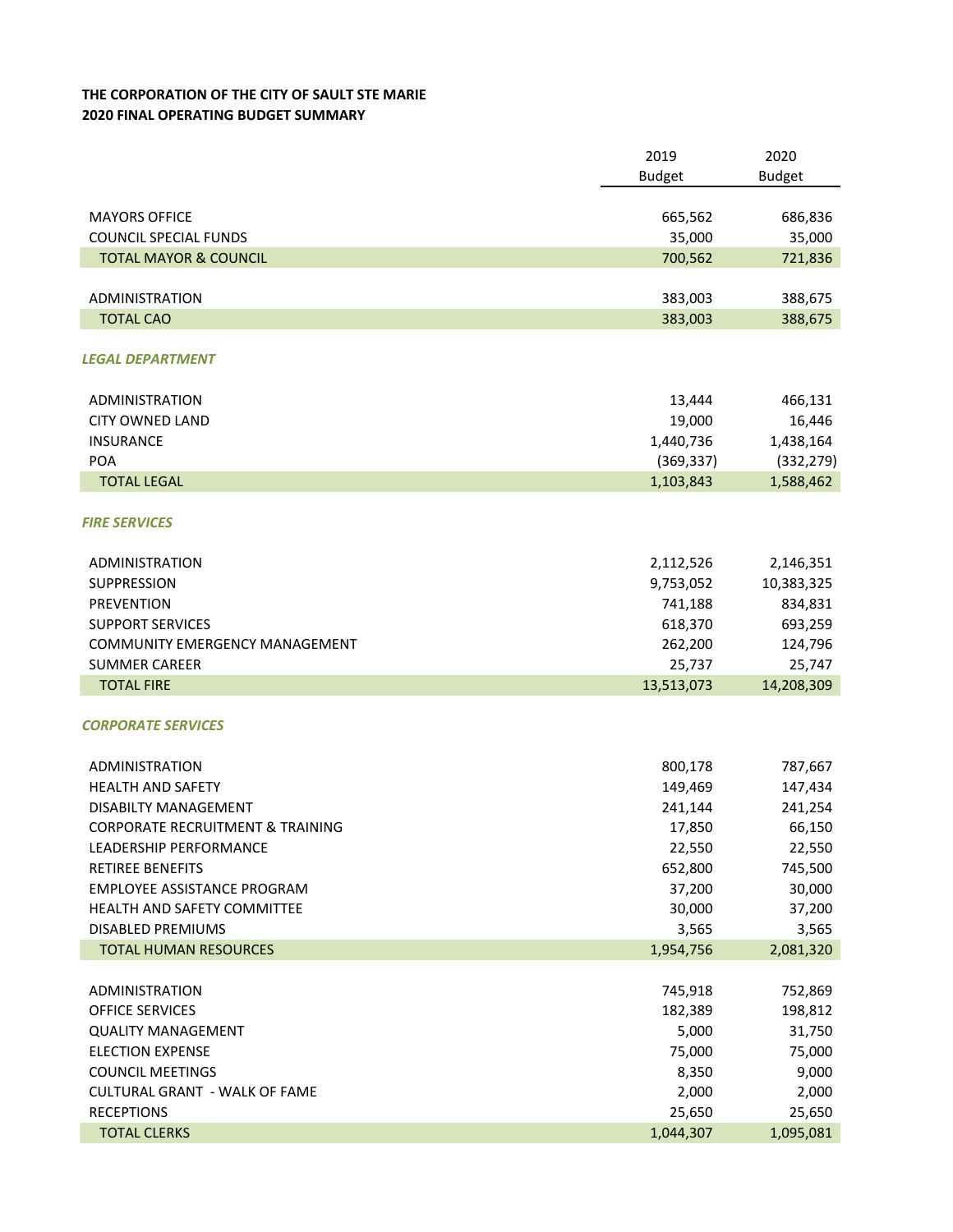|                                               | 2019<br><b>Budget</b> | 2020<br><b>Budget</b> |
|-----------------------------------------------|-----------------------|-----------------------|
| <b>ACCOUNTING</b>                             | 1,393,455             | 1,034,151             |
| <b>TAX</b>                                    | 70,000                | 459,894               |
| PURCHASING                                    | 355,428               | 359,832               |
| <b>ADMINISTRATION</b>                         | 714,896               | 689,103               |
| FINANCIAL EXPENSE - BANKING                   | 65,000                | 60,250                |
| <b>FINANCIAL FEES</b>                         | 87,700                | 93,199                |
| <b>TOTAL FINANCE</b>                          | 2,686,479             | 2,696,429             |
| <b>INFORMATION TECHNOLOGY</b>                 | 2,068,470             | 2,192,001             |
| <b>GIS SERVICES</b>                           | 253,000               | 253,000               |
| <b>TOTAL INFORMATION TECHNOLOGY</b>           | 2,321,470             | 2,445,001             |
| <b>TOTAL CORPORATE SERVICES</b>               | 8,007,012             | 8,317,831             |
|                                               |                       |                       |
| <b>PUBLIC WORKS AND ENGINEERING</b>           |                       |                       |
| <b>ENGINEERING DESIGN</b>                     | 1,973,403             | 2,047,694             |
| <b>ADMINISTRATION</b>                         | 192,174               | 164,662               |
| <b>BUILDING PERMIT/INSPECTION</b>             | 157,103               | 191,745               |
| <b>BUILDING SERVICES</b>                      | 1,547,431             | 1,357,462             |
| <b>HYDRANTS</b>                               | 1,154,200             | 1,212,400             |
| <b>STREET LIGHTING</b>                        | 1,915,780             | 1,915,780             |
| SEWAGE DISPOSAL SYSTEM                        | 5,386,670             | 5,386,670             |
| <b>ENVIRONMENTAL CLEANUP</b>                  | 10,000                | 20,000                |
| MISCELLANEOUS CONSTRUCTION                    | 1,300,000             | 1,300,000             |
| <b>TOTAL ENGINEERING</b>                      | 13,636,761            | 13,596,413            |
| WORKS: ADMIN/SUPVERVISION/OVERHEAD            | 3,219,719             | 3,069,218             |
| <b>ROADWAYS</b>                               | 3,313,585             | 3,328,197             |
| SIDEWALKS (INCLUDING WINTER CONTROL)          | 958,209               | 963,067               |
| <b>WINTER CONTROL ROADWAYS</b>                | 6,825,189             | 7,255,851             |
| SANITARY SEWERS                               | 1,958,532             | 1,976,217             |
| <b>STORM SEWERS</b>                           | 614,941               | 620,779               |
| <b>TRAFFIC &amp; COMMUNICIATIONS</b>          | 1,531,739             | 1,621,055             |
| <b>CARPENTRY</b>                              | 624,239               | 643,588               |
| <b>ADMINISTRATION</b>                         | 1,621,178             | 1,638,007             |
| <b>BUILDINGS &amp; EQUIPMENT</b>              | 2,068,839             | 2,217,699             |
| <b>PARKS OPERATIONS</b>                       | 3,285,119             | 3,394,762             |
| <b>WASTE MANAGEMENT</b>                       | 3,211,453             | 3,449,145             |
| <b>TOTAL PUBLIC WORKS</b>                     | 29,232,742            | 30,177,585            |
| <b>TOTAL PUBLIC WORKS AND ENGINEERING</b>     | 42,869,503            | 43,773,998            |
| COMMUNITY DEVELOPMENT AND ENTERPRISE SERVICES |                       |                       |
| <b>FUTURE SSM</b>                             | 444,656               | 444,656               |
| ISAP-IMMIGRATION PROGRAM                      | (437)                 |                       |

 HUMANE SOCIETY 587,779 600,122 PLANNING 989,152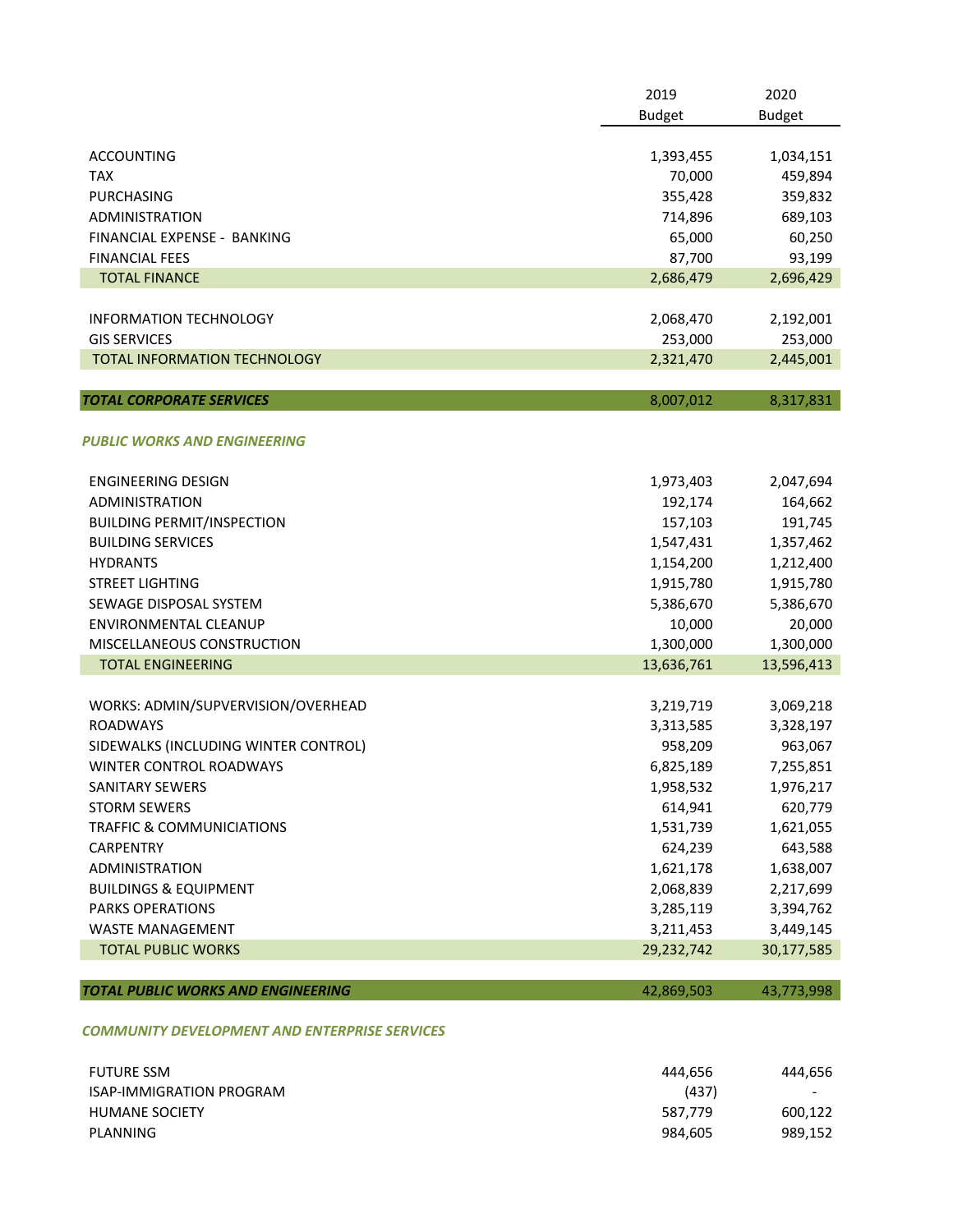|                                                     | 2019          | 2020          |
|-----------------------------------------------------|---------------|---------------|
|                                                     | <b>Budget</b> | <b>Budget</b> |
| <b>SPORTS ADMINISTRATION</b>                        | 14,962        | 14,967        |
| RECREATION & CULTURE ADMINISTRATION                 | 479,766       | 489,659       |
| <b>CANADA DAY</b>                                   | 10,500        | 10,500        |
| <b>MAYORS YOUTH ADVISORY</b>                        | 27,500        | 27,500        |
| MISCELLANEOUS PROGRAMS                              | 20,657        | 27,343        |
| <b>PARKS &amp; REC ADVISORY COMMITTEE</b>           | 1,865         | 1,865         |
| ROBERTA BONDAR PARK                                 | 156,402       | 161,482       |
| <b>BELLEVUE PARK MARINA</b>                         | (12,055)      | 416           |
| <b>BONDAR MARINA</b>                                | 29,963        | 26,775        |
| SENIORS DROP IN CENTRE                              | 315,343       | 319,812       |
| <b>NCC 55+ PROGRAMMING</b>                          | 130,576       | 130,740       |
| NCC COMMUNITY SPACE                                 |               | 53,330        |
| HISTORIC SITES BOARD - OLD STONE HOUSE              | 318,303       | 319,302       |
| <b>LOCKS OPERATIONS</b>                             | 45,191        | 27,896        |
| JOHN RHODES COMMUNITY CENTRE                        | 1,570,902     | 1,483,879     |
| <b>FACILITIY ADMINISTRATION</b>                     | 917,589       | 756,122       |
| <b>FACILITIES-SUMMER STUDENTS</b>                   | 34,108        | 34,126        |
| <b>GRECO POOL</b>                                   | 54,149        | 74,435        |
| <b>MANZO POOL</b>                                   | 28,439        | 50,020        |
| MCMEEKEN CENTRE                                     | 218,842       | 158,029       |
| <b>GFL MEMORIAL GARDENS</b>                         | 681,435       | 718,592       |
| NORTHERN COMMUNITY CENTRE                           | (12, 719)     | (21,660)      |
| <b>MISCELLANEOUS CONCESSIONS</b>                    | 2,247         | 3,313         |
| CSD CENTRAL ADMINISTRATION                          | 666,968       | 811,641       |
| TOTAL COMMUNITY DEVELOPMENT AND ENTERPRISE SERVICES | 7,717,536     | 7,714,014     |
|                                                     |               |               |
| <b>TRANSIT</b>                                      | 6,386,819     | 6,481,374     |
| <b>SCHOOL GUARDS</b>                                | 271,410       | 309,245       |
| <b>CEMETERY OPERATIONS</b>                          | (4, 286)      | (8, 842)      |
| <b>PARKING</b>                                      | 44,897        | 120,168       |
| OTHER COMMUNITY DEVELOPMENT AND ENTERPRISE SERVICES | 6,698,840     | 6,901,945     |
|                                                     |               |               |
| <b>COMMUNITY AND ENTERPRISE SERVICES</b>            | 14,416,376    | 14,615,959    |
|                                                     |               |               |
| PUBLIC HEALTH OPERATIONS                            | 2,479,977     | 2,669,377     |
| <b>DSSAB LEVY</b>                                   | 18,215,150    | 18,145,858    |
| <b>CONSERVATION AUTHORITY</b>                       | 561,983       | 503,983       |
| <b>TOTAL LEVY BOARDS</b>                            | 21,257,110    | 21,319,218    |
|                                                     |               |               |
| POLICE SERVICES BOARD                               | 25,526,849    | 27,539,145    |
| <b>LIBRARY BOARD</b>                                | 2,825,080     | 2,870,524     |
| ART GALLERY OF ALGOMA                               | 280,785       | 280,785       |
| <b>SSM MUSEUM</b>                                   | 206,091       | 246,091       |
| <b>BUSH PLANE MUSEUM</b>                            | 175,000       | 175,000       |
| <b>CULTURAL RECOGNITION</b>                         | 1,500         | 1,500         |
| SAFE COMMUNITIES                                    | 40,000        |               |
| <b>CRIME STOPPERS</b>                               | 25,000        | 25,000        |
| MISC GRANT - ALGOMA UNIVERSITY                      | 40,000        | 40,000        |
| MISC GRANT - PEE WEE ARENA                          | 17,800        | 19,551        |
| MISC GRANT - OTHER SPORTS                           | 5,000         | 5,000         |